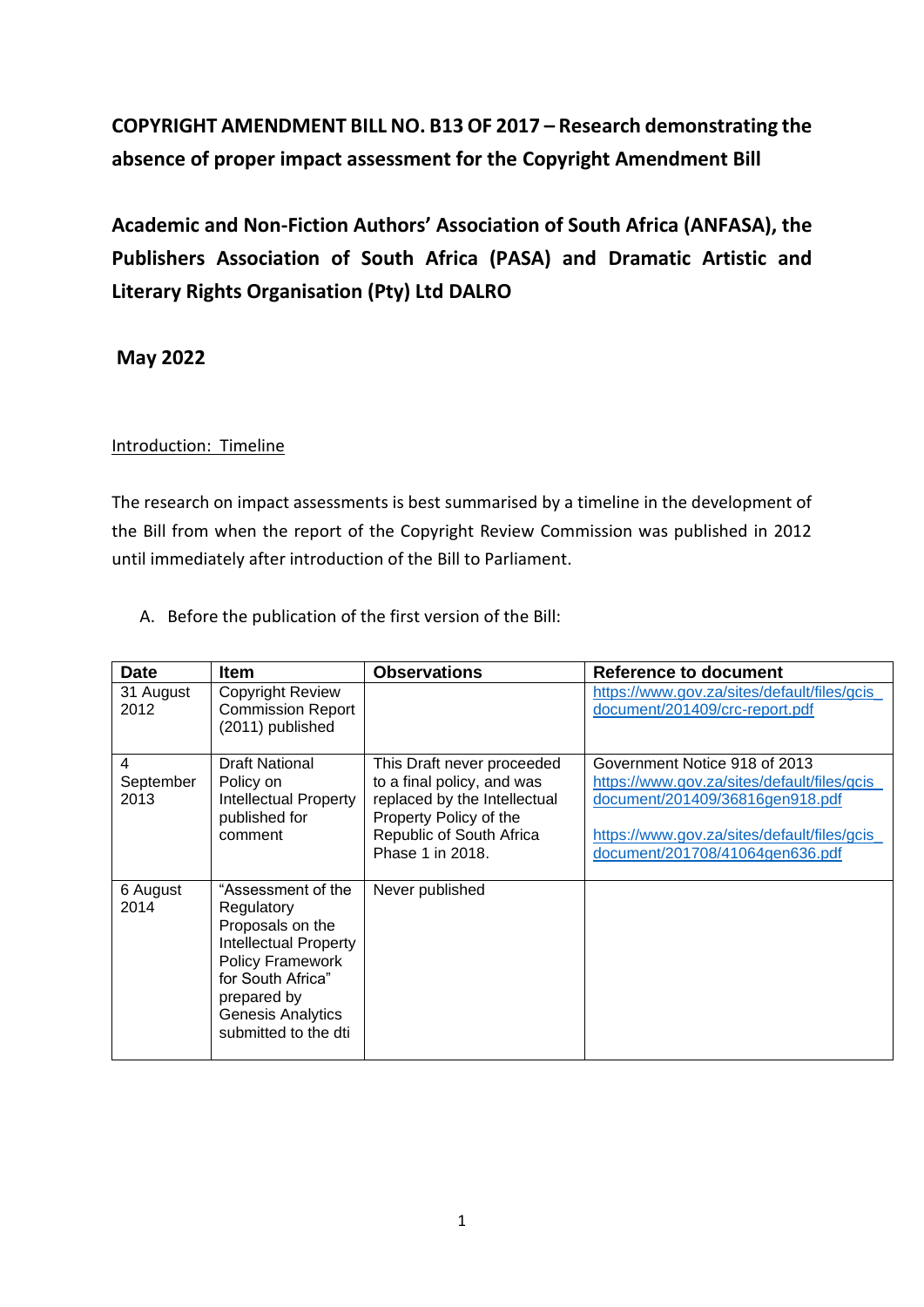B. From date of publication of the Draft Copyright Amendment Bill, 2015 until the first presentation to Parliament of the Copyright Amendment Bill, 2017:

| <b>Date</b>       | Item                                                                                                                                                        | <b>Observations</b>                                                                                                                                                                                                                                                                                                                                                                                                                                                                                                                                                                                                                                                      | <b>Reference to</b><br>document                                                                                                      |
|-------------------|-------------------------------------------------------------------------------------------------------------------------------------------------------------|--------------------------------------------------------------------------------------------------------------------------------------------------------------------------------------------------------------------------------------------------------------------------------------------------------------------------------------------------------------------------------------------------------------------------------------------------------------------------------------------------------------------------------------------------------------------------------------------------------------------------------------------------------------------------|--------------------------------------------------------------------------------------------------------------------------------------|
| 27 July<br>2015   | Draft Copyright<br>Amendment Bill released<br>for public comment                                                                                            |                                                                                                                                                                                                                                                                                                                                                                                                                                                                                                                                                                                                                                                                          | https://www.gov.za/docu<br>ments/copyright-<br>amendment-bill-<br>comments-invited-27-jul-<br>2015-0000                              |
| 27 August<br>2015 | dti conference on the draft<br><b>Copyright Amendment Bill</b><br>at the Birchwood Hotel,<br>Boksburg.                                                      | DTI undertakes to have an<br>independent economic impact study<br>carried out.                                                                                                                                                                                                                                                                                                                                                                                                                                                                                                                                                                                           |                                                                                                                                      |
| 28 August<br>2015 | Invitation to tender for the<br>independent economic<br>impact study                                                                                        | Tender closed 18 September 2015.<br>Although there were four bidders, the<br>tender was not awarded.                                                                                                                                                                                                                                                                                                                                                                                                                                                                                                                                                                     | dti tender 06/15-16<br><b>Government Tender</b><br>Bulletin, 28 August<br>2015, Government<br>Gazette no 2883 p.123.                 |
| 1 October<br>2015 | <b>SEIAS Guidelines</b><br>implemented                                                                                                                      | "Cabinet Memoranda seeking approval<br>for draft policies, Bills regulations must<br>include an impact assessment that has<br>been signed off by the SEIAS Unit.<br>In addition, the Memoranda provide for<br>a summary of the main findings of the<br>final impact assessment as well as<br>annexing a full report (refer to the<br>Presidency Guide for the Drafting of<br>the Cabinet Memoranda)."                                                                                                                                                                                                                                                                    | SocioEconomicImpactA<br>ssessmentSystem                                                                                              |
| 20 April<br>2016  | Minister of Trade and<br>Industry announces the<br>intended introduction of the<br><b>Copyright Amendment Bill</b><br>in his department's budget<br>speech. | "The Copyright Amendment Bill will be<br>tabled in Cabinet for approval on 18<br>May 2016; and in Parliament on July<br>2016. When the legislative process is<br>completed, the creative industries, in<br>particular the music sector, will greatly<br>benefit."                                                                                                                                                                                                                                                                                                                                                                                                        | https://www.gov.za/spee<br>ches/minister-rob-<br>davies-trade-and-<br>industry-dept-budget-<br>vote-ncop-201617-20-<br>apr-2016-0000 |
| 8 June<br>2016    | Cabinet approves the<br>Copyright Amendment Bill.                                                                                                           | "The Copyright Amendment Bill  will<br>be introduced into Parliament. The<br>Copyright Act, 1978 (Act 98 of 1978)<br>[is] outdated and [does] not<br>consider developments at multilateral<br>level nor deal with digital issues. This<br>is aligned to the NDP's objectives of<br>promoting innovation, improved<br>productivity, more intensive pursuit of a<br>knowledge economy and better<br>exploitation of comparative and<br>competitive advantage.<br>The current policy revision is based on<br>the need to align the Intellectual<br>Property legislation with the digital era<br>and developments at a multilateral<br>level. This also secures a one-policy | https://www.gcis.gov.za/<br>newsroom/media-<br>releases/statement-<br>cabinet-meeting-8-june-<br>2016                                |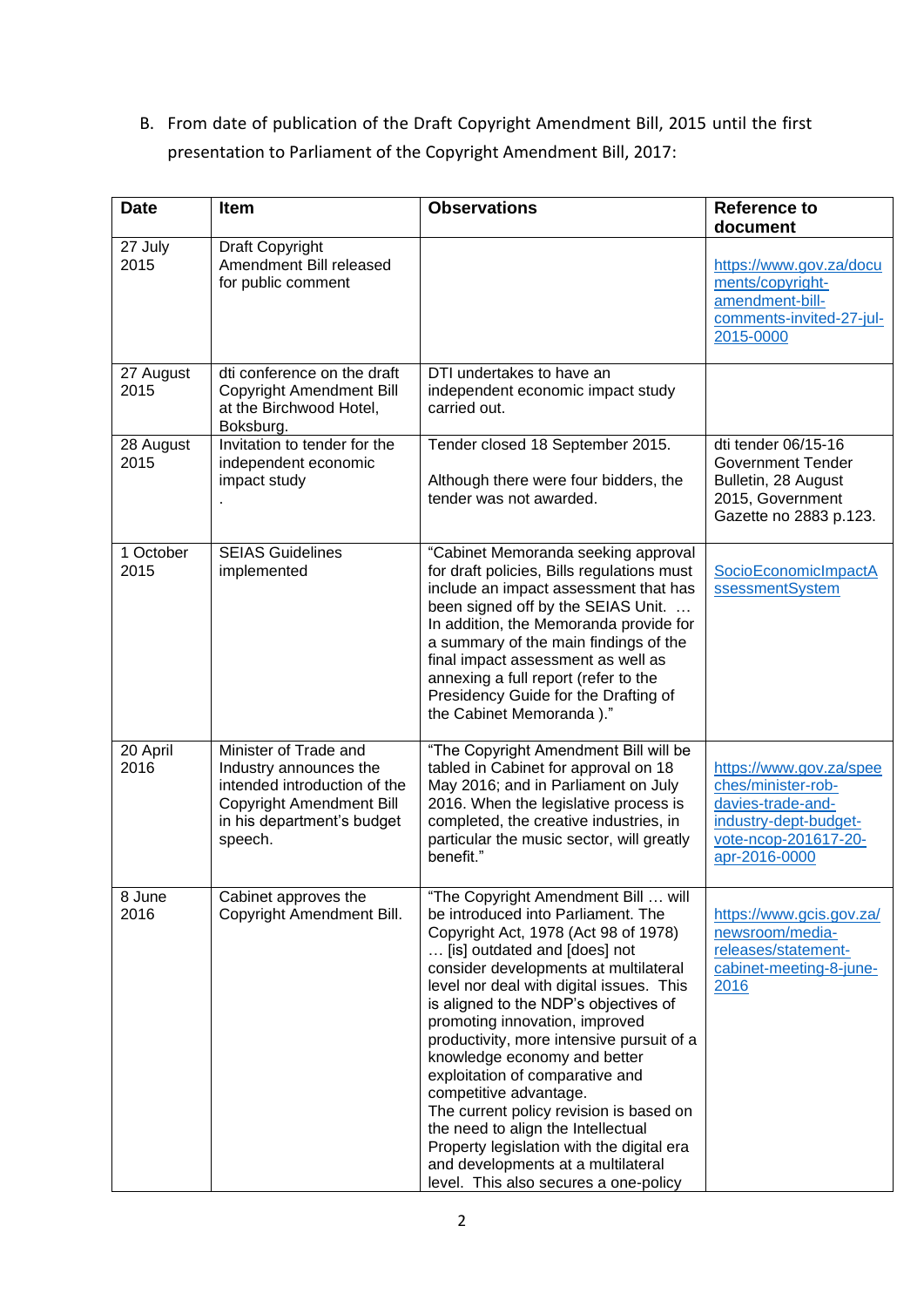|                   |                                                                                                                       | approach at national and international<br>level from government. This revision<br>also includes the incorporation of key<br>flexibilities in the area of copyright<br>protection."                                                                                                                                                                                                                                                                                                                                                   |                                                                                                |
|-------------------|-----------------------------------------------------------------------------------------------------------------------|--------------------------------------------------------------------------------------------------------------------------------------------------------------------------------------------------------------------------------------------------------------------------------------------------------------------------------------------------------------------------------------------------------------------------------------------------------------------------------------------------------------------------------------|------------------------------------------------------------------------------------------------|
| 12 July<br>2016   | Announcement on the dti<br>website of the Cabinet<br>approval.                                                        | The announcement contains a forecast<br>of growth in the economy of 5% if the<br>bill is properly implemented.                                                                                                                                                                                                                                                                                                                                                                                                                       |                                                                                                |
|                   |                                                                                                                       | The forecast is not supported by an<br>impact study.                                                                                                                                                                                                                                                                                                                                                                                                                                                                                 |                                                                                                |
| 30 August<br>2016 | Presentation by dti's<br>Meshendri Padayachy at<br>PASA Annual Meeting,<br>Cape Town.                                 | Statement that socio-economic impact<br>assessment (SEIA) has been<br>completed in respect of the Bills.                                                                                                                                                                                                                                                                                                                                                                                                                             |                                                                                                |
| 16 May<br>2017    | Copyright Amendment Bill,<br>no 13 of 2017, introduced<br>to Parliament.<br>Published 17 May 2017.                    |                                                                                                                                                                                                                                                                                                                                                                                                                                                                                                                                      | http://www.gov.za/docu<br>ments/copyright-<br>amendment-bill-b13-<br>2017-16-may-2017-<br>0000 |
| 25 May<br>2017    | PASA writes to the<br>Director-General, dti,<br>requesting an urgent<br>meeting with Mr Lionel<br>October personally. | "We note with concern that an<br>economic impact study promised at the<br>end of the consultation period for the<br>draft Copyright Amendment Bill, 2015,<br>was not proceeded with, and that the<br>Socio-Economic Impact Assessment<br>Study (SEIAS) report was not released<br>with the introduction of the Bill. A<br>mutual understanding of the evaluation<br>of the true impact of the Bill on<br>creativity and the industries that invest<br>in it is a pre-condition to a meaningful<br>debate on the Bill in Parliament." |                                                                                                |
|                   |                                                                                                                       | By return email on 25 May 2017, the D-<br>G's office refers PASA to the DDG, Mr<br>Macdonald Netshitenszhe. No further<br>response from the dti.                                                                                                                                                                                                                                                                                                                                                                                     |                                                                                                |
| 30 May<br>2017    | dti presentation to joint<br>sitting of the Trade &<br>Industry and Arts & Culture<br>Portfolio Committees.           | Document entitled "Socio-Economic<br>Impact Assessment System (SEIAS)<br><b>Final Impact Assessment Template</b><br>(Phase 2): Copyright Amendment Bill"<br>made available to the Committees.                                                                                                                                                                                                                                                                                                                                        | https://pmg.org.za/com<br>mittee-meeting/24502/                                                |
|                   |                                                                                                                       | The document was not published in<br>the Government Gazette or on the dti<br>website.                                                                                                                                                                                                                                                                                                                                                                                                                                                |                                                                                                |
|                   |                                                                                                                       | The document was reproduced by<br>PMG in its online report of the meeting<br>(subscription only at that time).                                                                                                                                                                                                                                                                                                                                                                                                                       |                                                                                                |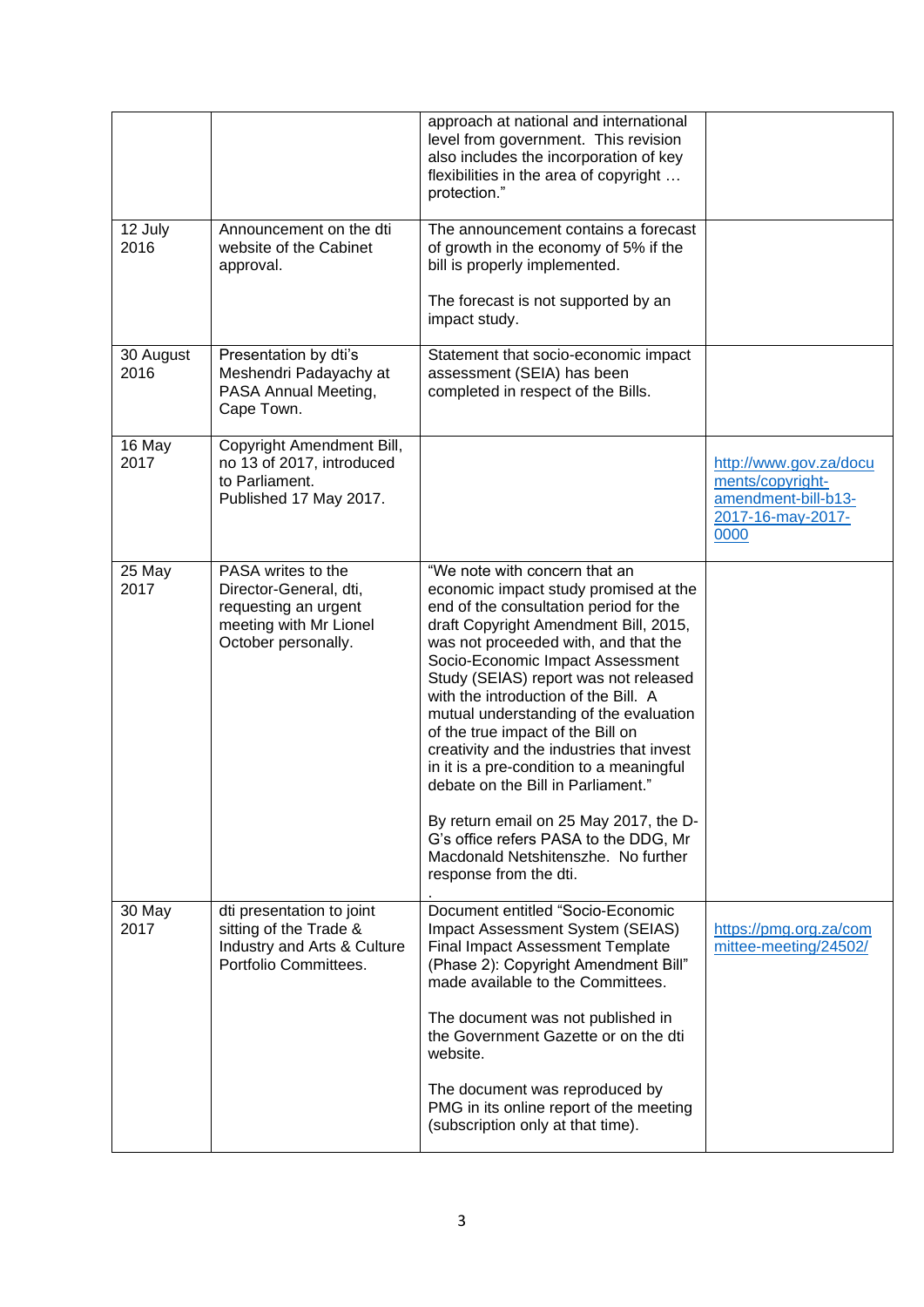## 1. Document entitled "Socio-Economic Impact Assessment System (SEIAS) Final Impact Assessment Template (Phase 2): Copyright Amendment Bill" (the "30 May 2017 Document")

The Bill was tabled with the Cabinet in 2016<sup>1</sup>, which is after the SEIAS Guidelines were implemented.<sup>2</sup> The SEIAS Guidelines<sup>3</sup> provide the following directions as to procedure:

- $\triangleright$  "Cabinet Memoranda seeking approval for ... Bills ... must include an impact assessment that has been signed off by the SEIAS Unit. … In addition, the Memoranda provide for a summary of the main findings of the final impact assessment as well as annexing a full report (refer to the Presidency Guide for the Drafting of the Cabinet Memoranda)." (Para 2.)
- ➢ "SEIAS aims:

• To minimise unintended consequences from policy initiatives, regulations and legislation, including unnecessary costs from implementation and compliance as well as from unanticipated outcomes. • To anticipate implementation risks and encourage measures to mitigate them." (Para 3.)

 $\triangleright$  "Procedures: main stages in the policy process

4. Development of a final impact assessment that provides a detailed evaluation of the likely effects of the legislation in terms of implementation and compliance costs as well as the anticipated outcome. 5. Publication of the … for public comment and consultation with stakeholders, with the final assessment attached.

6. Revision of the draft and the final assessment based on comment from the public and stakeholders, if required, and submission of the … legislation for approval with the final assessment attached." (Para 4.1)

 $\triangleright$  "[D]epartments are responsible for the following...

4. Departments must publish the draft final assessment with the … legislation … when it goes for public comments and consultation, unless it can provide sound reasons not to, which will generally relate to security and confidentiality.

5. Departments are responsible for attaching the final impact assessment to legislation … when submitted for approval by the relevant authorities, whether Cabinet, the Minister or Parliament. Directors General and Ministers are expected to sign for the quality of impact assessments by their departments when they submit them to Cabinet."

(Para 4.2.)

<sup>1</sup> Cabinet meeting June 2016: [https://www.gcis.gov.za/newsroom/media-releases/statement-cabinet](https://www.gcis.gov.za/newsroom/media-releases/statement-cabinet-meeting-8-june-2016)[meeting-8-june-2016](https://www.gcis.gov.za/newsroom/media-releases/statement-cabinet-meeting-8-june-2016)

<sup>&</sup>lt;sup>2</sup> Department Planning, Monitoring and Evaluation document "Socio-Economic Impact Assessment System (SEIAS)" at

[https://www.dpme.gov.za/keyfocusareas/Socio%20Economic%20Impact%20Assessment%20System/Pages/de](https://www.dpme.gov.za/keyfocusareas/Socio%20Economic%20Impact%20Assessment%20System/Pages/default.aspx) [fault.aspx](https://www.dpme.gov.za/keyfocusareas/Socio%20Economic%20Impact%20Assessment%20System/Pages/default.aspx)

<sup>3</sup> SEIAS Guidelines at

[https://www.dpme.gov.za/keyfocusareas/Socio%20Economic%20Impact%20Assessment%20System](https://www.dpme.gov.za/keyfocusareas/Socio%20Economic%20Impact%20Assessment%20System/Pages/SEIAS-Guidelines.aspx) [/Pages/SEIAS-Guidelines.aspx](https://www.dpme.gov.za/keyfocusareas/Socio%20Economic%20Impact%20Assessment%20System/Pages/SEIAS-Guidelines.aspx)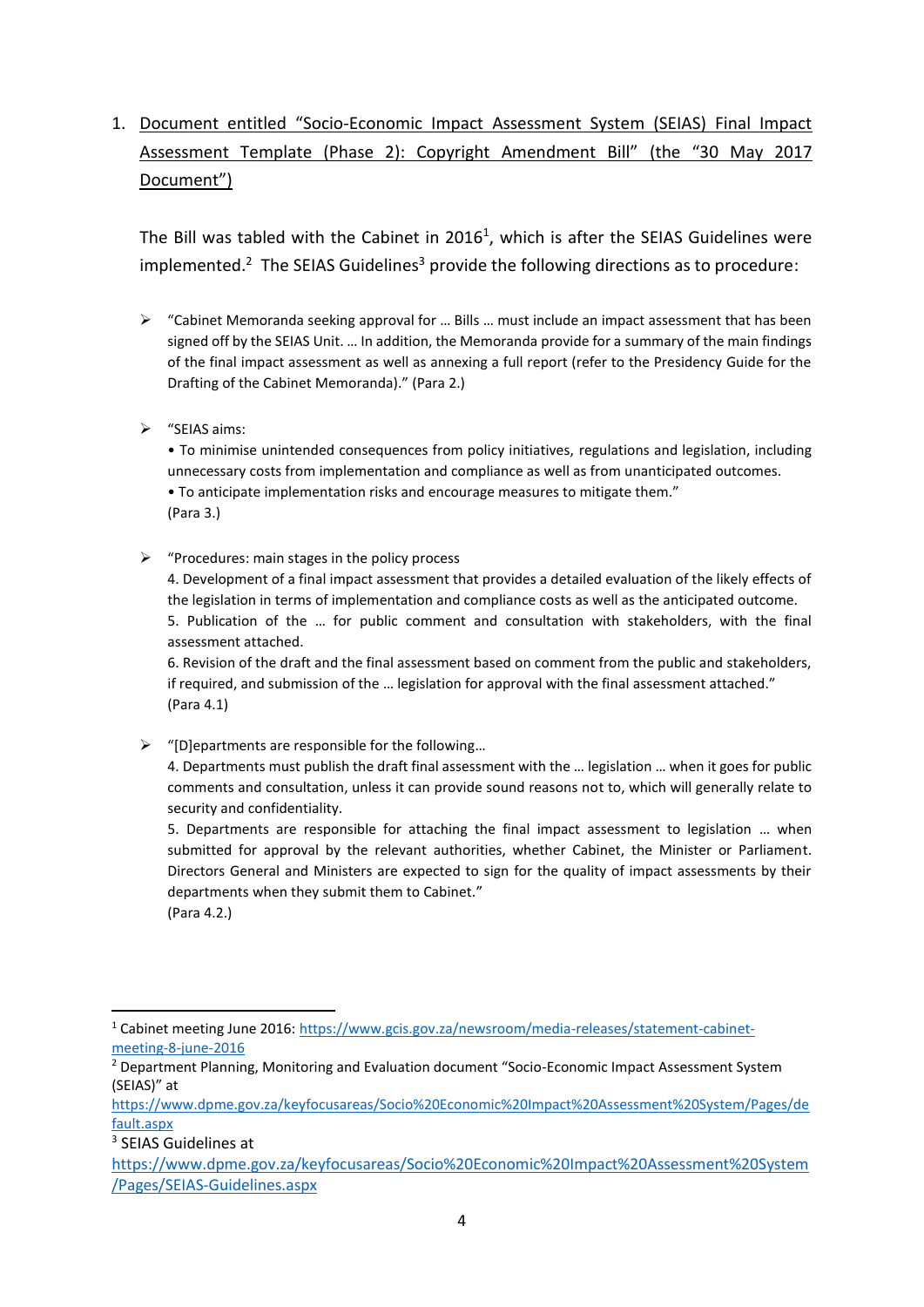The impact assessment of the Bill attached to the Cabinet Memorandum for its approval is not accessible to the public. After the Cabinet approved the Bill on 8 June 2016, the dti, on 12 July 2016, put up a media release on its website<sup>4</sup> where with a forecast that the Bill, and the Performers Protection Amendment Bill would, if passed and "properly implemented will grow the economy by not less than 5%." This statement was not accompanied by a reference to an impact assessment, but the statement goes on to say that "this prediction is confirmed by the study conducted by the dti and the World Intellectual Property Organisation (WIPO) on copyright-based industries." There is no "study conducted by the dti and WIPO" on the Bills, and this claim and the study are not referenced in the 30 May 2017 Document.

The 30 May 2017 Document was presented to the Portfolio Committee for Trade & Industry of the Fifth Parliament, according to the Parliamentary Monitoring Group  $PMG<sub>5</sub>$ 

The PMG report lists the 30 May 2017 Document as "SEIAS: Copyright Amendment Bill", and it can be downloaded from its online report. The downloadable document is in Microsoft Word format and there is no indication that it was approved by the dti or signed on behalf of the Department Planning, Monitoring and Evaluation and the dti, and the document contains no date.

The 30 May 2017 Document was never published. Contrary to the spirit of the SEIAS Guidelines (para 4.1), it was not published with the Bill with the notice of the first consultation in July to August 2017. There is no indication that there were any reasons – such as relating to security and confidentiality – why a SEIAS report on the Bill should not be published. (This contrasts with the SEIAS report on the Performers Protection Amendment Bill, 2016, that is being processed together with the Bill, that was published on the dti's website.)

In 2017, the PMG report with its link to a copy of the 30 May 2017 Document was limited to subscribers only. In the absence of publication in terms of the SEIAS Guidelines, few stakeholders had access to it in time for the public consultation on the Bill during July and August 2017.

It has been noted that in response to statements by stakeholders that no proper impact assessment on the Bill was carried out, officials of the DTIC have referred to other

<sup>4</sup> This media release no longer appears on the DTIC website.

<sup>5</sup> PMG record of meeting of the Portfolio Committee for Trade & Industry on 30 May 2017 "Copyright Amendment Bill: briefing" is at<https://pmg.org.za/committee-meeting/24502/>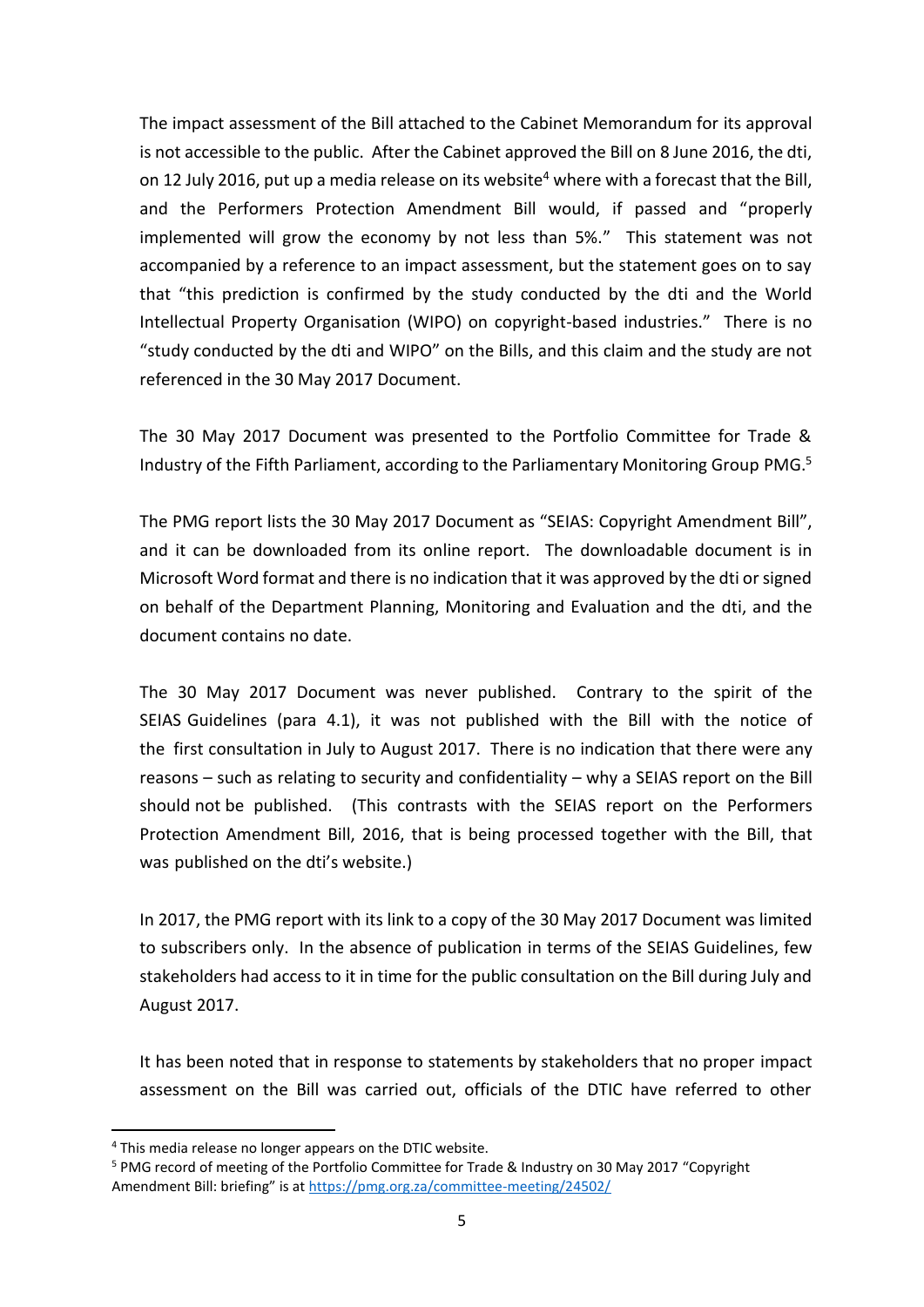documents that they claim were impact assessments, and any mention of the 30 May 2017 Document seems to consider it as a subsidiary document and not the kind of impact assessment required by the SEIAS Guidelines.  $6$  Taking this into account and also the other events related below, it appears to be generally accepted that the 30 May 2017 Document was not a proper SEIAS Report on the Bill. Questions surrounding the other documents claimed to be impact assessments are dealt with in paragraph 5 below.

Conclusion: It is doubtful that the 30 May 2017 Document was a completed report prepared under the SEIAS Guidelines.

### 2. Content of the 30 May 2017 Document

The SEIAS Guidelines sets out, in Para. 5, the methodology required to prepare a report:

"The SEIAS builds on two fundamental approaches to evaluating the impact of a new rule: 1. Technical analysis, where researchers identify from their investigations, published studies and more or less complex simulations how the new rule will likely affect different groups in society, and 2. Participatory research, mostly through consultation with stakeholders, in order to get an assessment of

the impact of a new rule from those most affected and knowledgeable about the context."

The 30 May 2017 Document itself contains no indication that either kind of research was undertaken. Its only external references as primary source material are "the Draft National Policy on Intellectual Property as commented on" and "the recommendations of the Copyright Review Commission" (para 1.2).

<sup>6</sup> For example, the dti's Dr Evelyn Masotja said in a report to the Select Committee on Trade & International Relations on 6 March 2019:

<sup>&</sup>quot;[T]here were many stakeholders who raised a concern around the impact study of the Bill, that the study, the Bills were not taken through impact assessments. And our response to that is that there were various studies that the Department undertook over many years from 2009, and looking at different aspects of the legislation. And in 2013, 2014, there was an … impact assessment on the IP policy that was done, that also looked at some of the aspects of these Bills. And there was a WIPO study that was done, looking at the impact of these industries in the economy. … [T]here was a Corporate Review Commission that also was part of the processing of the Copyright Amendment Bill. So, there was research that was done, studies that were done to inform where we are now. So, it is just to clarify that part, that there were, there was work that was undertaken on the Bills. And, in addition, there was the socio-economic impact assessments that were conducted as well, as if, as an addition."

Although Dr Masotja was not part of the dti team responsible for the Bill from 2015 to 2017, when a SEIAS report for the Bill was supposed to be prepared and published, it is noted that only after making reference to the other documents, she refers to SEAIS reports (which would include the one for the Performers Protection Amendment Bill, that was published).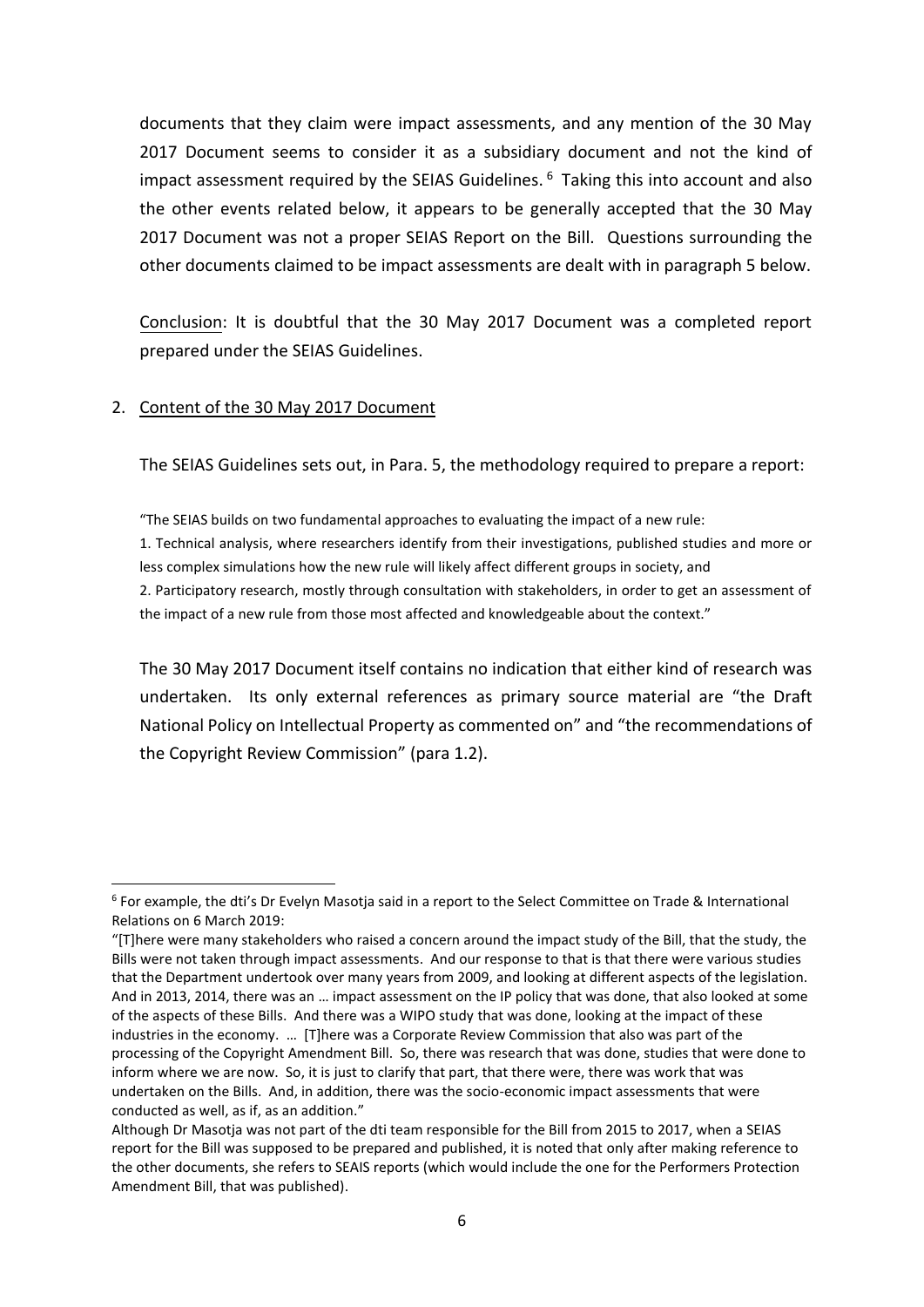The Draft National Policy on Intellectual Property was issued for public comment in 2013.<sup>7</sup> It described certain policy objectives and contained no impact assessment. It never matured to a final policy, and was replaced by the Intellectual Property Policy of the Republic of South Africa Phase 1.<sup>8</sup>

One member of the previous Portfolio Committee's Panel of Experts identified a number of misstatements on matters of international law that appeared in the Draft National Policy on Intellectual Property.<sup>9</sup>

A regulatory impact assessment was undertaken with respect to the Draft National Policy on Intellectual Property, namely the "Assessment of the Regulatory Proposals on the Intellectual Property Policy Framework for South Africa" prepared by Genesis Analytics in 2014.<sup>10</sup> So far as we are aware, this document was never made public. Also, Government did not publish a revised policy document after this assessment.

Both the Draft National Policy on Intellectual Property and the "Assessment of the Regulatory Proposals on the Intellectual Property Policy Framework for South Africa" preceded the first version of the Bill. Neither contained clauses that the legislation that they contemplated – namely the Bill - should have. In this respect already, neither document is an impact assessment of the Bill.

It is also apparent that the 30 May 2017 Document was not compiled in line with the methodology prescribed in the SEIAS Guidelines.

The 30 May 2017 Document has a statement supporting the introduction of 'fair use' and copyright exceptions for libraries, archives, museums, galleries and persons with disabilities (Proposal 17). This statement is no more than a summarised description of the corresponding provisions that appear in the Bill. These provisions, the 'fair use' clause and the copyright exceptions, are amongst the most controversial provisions of the Bill and are likely to be harmful to the literary and publishing industries, yet there is no

<sup>7</sup> Government Notice 918 of 2013

[https://www.gov.za/sites/default/files/gcis\\_document/201409/36816gen918.pdf](https://www.gov.za/sites/default/files/gcis_document/201409/36816gen918.pdf)

<sup>8</sup> Government Notice 636 of 2017

[https://www.gov.za/sites/default/files/gcis\\_document/201708/41064gen636.pdf](https://www.gov.za/sites/default/files/gcis_document/201708/41064gen636.pdf) and Government Notice 518 of 2018 [https://www.gov.za/sites/default/files/gcis\\_document/201808/41870gen518\\_1.pdf](https://www.gov.za/sites/default/files/gcis_document/201808/41870gen518_1.pdf)

<sup>&</sup>lt;sup>9</sup> "Advice on the Copyright Amendment Bill, No 13 of 2017, revised as at 3 September 2018, for the Portfolio Committee on Trade and Industry of the Parliament of The Republic Of South Africa", AF Myburgh, 1 October 2018, at [https://legalbrief.co.za/media/filestore/2018/10/andre\\_myburgh.pdf,](https://legalbrief.co.za/media/filestore/2018/10/andre_myburgh.pdf) para 1.2. This was written before the Genesis Analytics impact assessment became available.

 $10$  The Genesis Analytics document is dealt with in para. 5 below.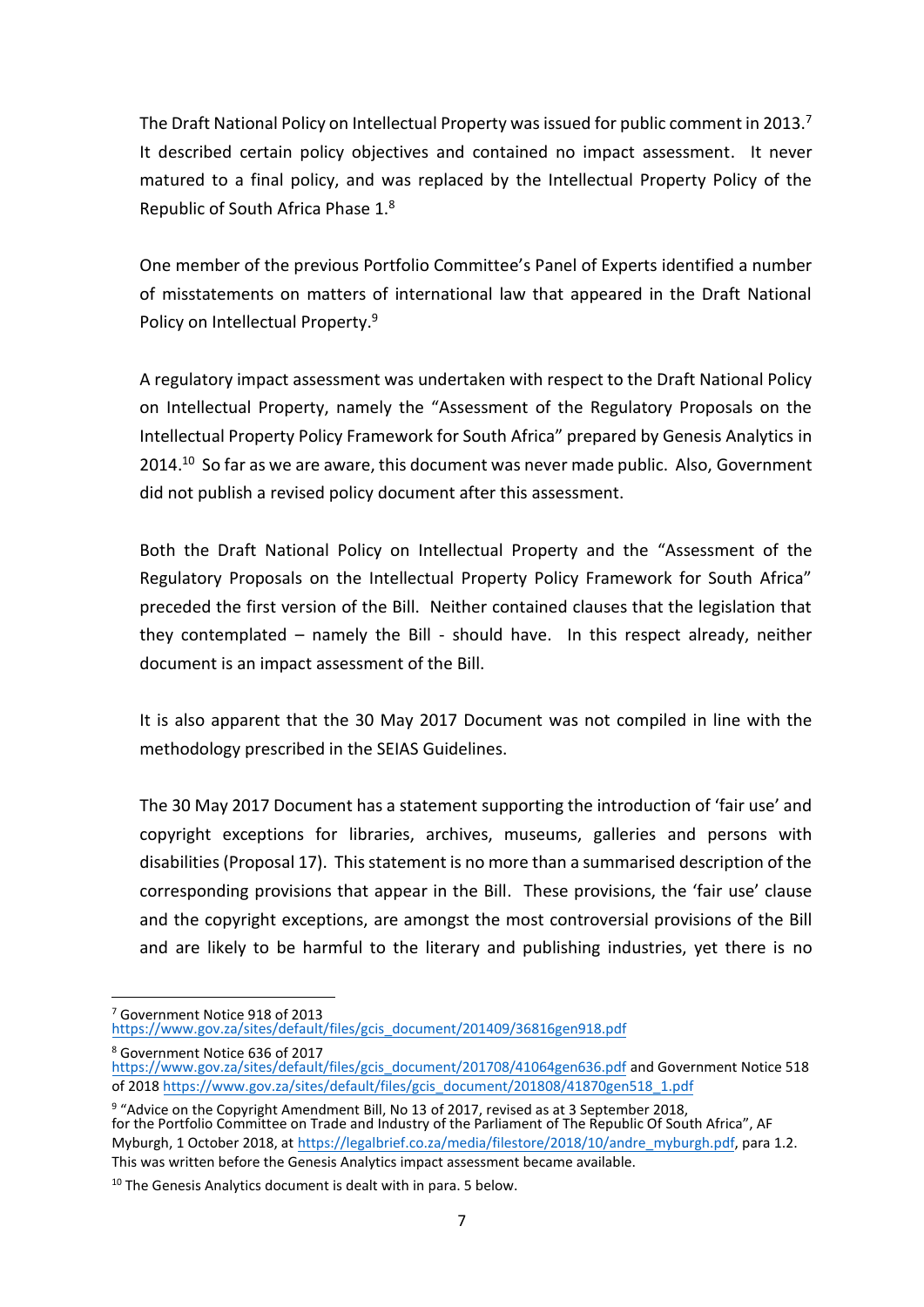Government impact assessment or evaluation of their compliance with international treaties, whether in the 30 May 2017 Document or elsewhere.

From the perspective of the literary and publishing industries, the 30 May 2017 Document contains at least the following errors, indicating an absence of research:

■ Under para 8 "Consultations" (p.8) under the heading "Affected Stakeholders" in respect of the item "Authors and Publishers" and in response to the question "Do they support or oppose the proposal", it is stated, "They support the 'fair use' proposal." This statement is incorrect.

Publisher associations have been consistent in cautioning against the unintended consequence of adopting 'fair use', and PASA, being one of the few stakeholders to have a copy of the 30 May 2017 Document, commented on it in the first consultation on the Bill in July to August 2017.<sup>11</sup>

This incorrect statement was not commented on by authors associations such as ANFASA simply because the document was not published with the legislation and they were not aware of it.

Many of the references to the needs of "authors" do not apply to authors of literary works. Instead, these are references to authors of artistic works that are works of fine art or, more often, composers, who are authors of musical works.

In South Africa, authors of literary works do not habitually assign their copyright to publishers (as assumed in Proposal 2 of Para.7). Authors of literary works are never called on to assign copyright in their works to a collecting society because they do not have a collecting society that distributes royalties to them directly (contrary to the assumption in Para. 4).

These errors can be explained by the Copyright Review Commission (2011) being one of the only two main sources for the report. The Copyright Review Commission (2011) dealt mostly with the requirements of composers, ie authors of musical works, not of authors of other copyright works.

<sup>11</sup> Submission by PASA, 7 July 2017, a[t https://publishsa.co.za/wp-content/uploads/2021/07/Pasa-Submission-](https://publishsa.co.za/wp-content/uploads/2021/07/Pasa-Submission-Copyright-Amendment-Bill-7jul2017-1.pdf)[Copyright-Amendment-Bill-7jul2017-1.pdf,](https://publishsa.co.za/wp-content/uploads/2021/07/Pasa-Submission-Copyright-Amendment-Bill-7jul2017-1.pdf) p.10 of the PDF file.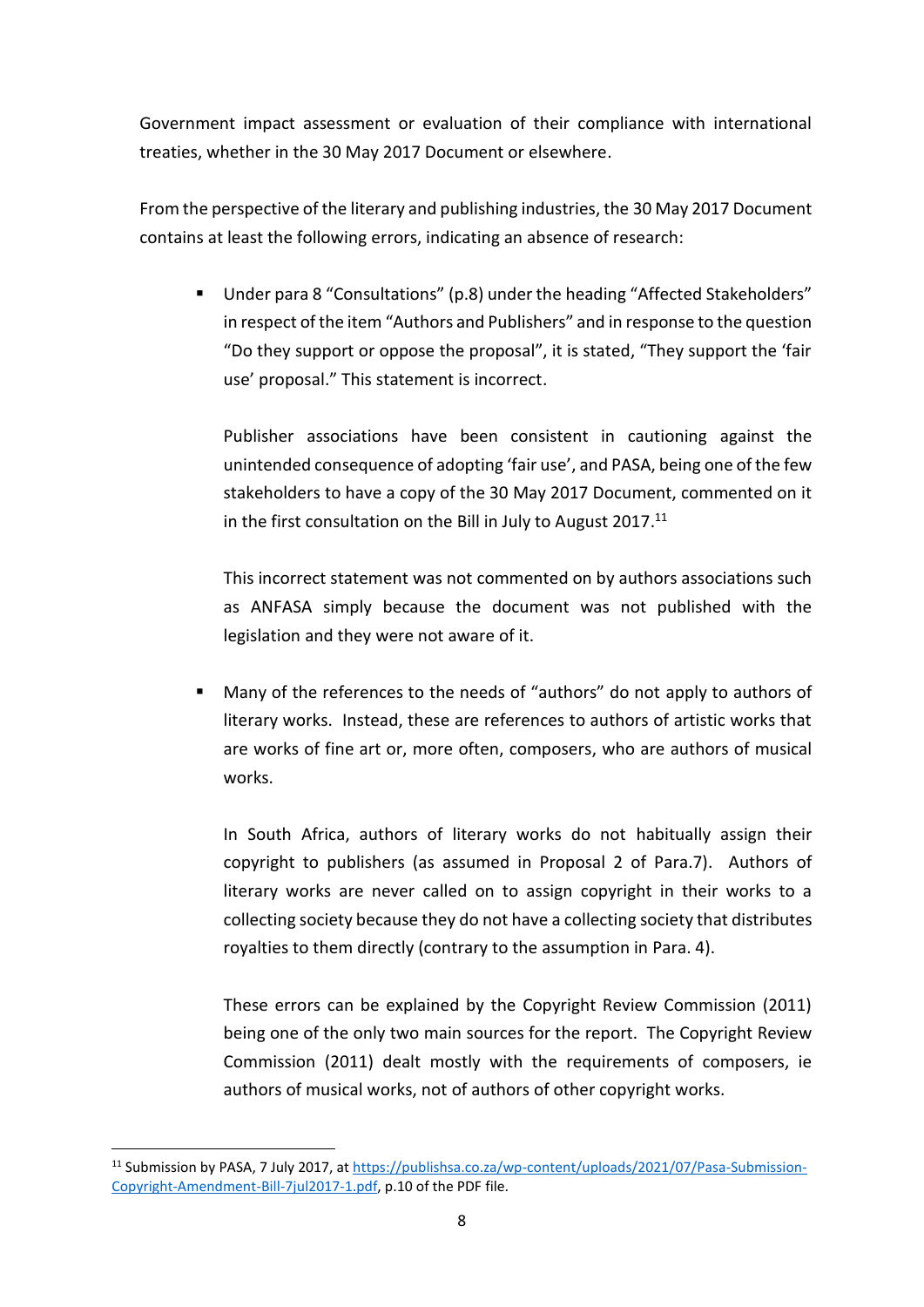The 25-year limit on assignments of copyright in terms of the amendment to Section 22(3) of the Act to be introduced by the Bill has been identified as not having an origin in the Draft National Policy on Intellectual Property.<sup>12</sup> The 30 May 2017 Document is silent on this issue. The Copyright Review Commission report (2011) had envisaged a reversionary right in respect of musical works. The Bill's provision is not a reversionary right, and even if it were, there is no assessment of the impact of having a reversionary right apply to any work other than musical works.

Conclusion: No research was done on the impact of the provisions of the Bill in compiling the 30 May 2017 Document, including about the 'fair use' clause, the copyright exceptions and the 25-year limit on assignments of copyright.

## 3. Undertaking by the Department of Trade & Industry (dti) to stakeholders to undertake an impact assessment

The dti undertook to carry out a regulatory impact assessment of the Bill at a stakeholders conference at Birchwood Hotel, Boksburg, that took place on 27 August 2017 during the consultation period in respect of the Draft Copyright Amendment Bill, 2015. At that time, regulatory impact assessments of bills were carried out by outside experts (Genesis Analytics, referred to in para. 5 below, being one of them).

The Draft Copyright Amendment Bill had been severely criticised by numerous stakeholders from professional and trade associations whose members rely on copyright, and the undertaking to have a full regulatory impact assessment before the Bill was introduced to Parliament was an important concession.

The dti put the contract for a regulatory impact assessment out to tender in August 2015 with a deadline of 18 September 2015.<sup>13</sup> Although four companies tendered, this tender was not awarded.

The dti's undertaking was made before the SEIAS Guidelines came into effect. At a presentation by the dti's Ms Meshendri Padayachy to PASA's 2016 annual meeting on 30 August 2016, she said that the SEIAS report had been completed, and that this would replace the regulatory impact assessment.

<sup>&</sup>lt;sup>12</sup> "Advice on the Copyright Amendment Bill, No 13 of 2017, revised as at 3 September 2018, for the Portfolio Committee on Trade and Industry of the Parliament of The Republic of South Africa", AF Myburgh, 1 October 2018, at [https://legalbrief.co.za/media/filestore/2018/10/andre\\_myburgh.pdf,](https://legalbrief.co.za/media/filestore/2018/10/andre_myburgh.pdf) para.13. <sup>13</sup> dti tender 06/15-16, Government Tender Bulletin, 28 August 2015, Government Gazette no 2883 p.123.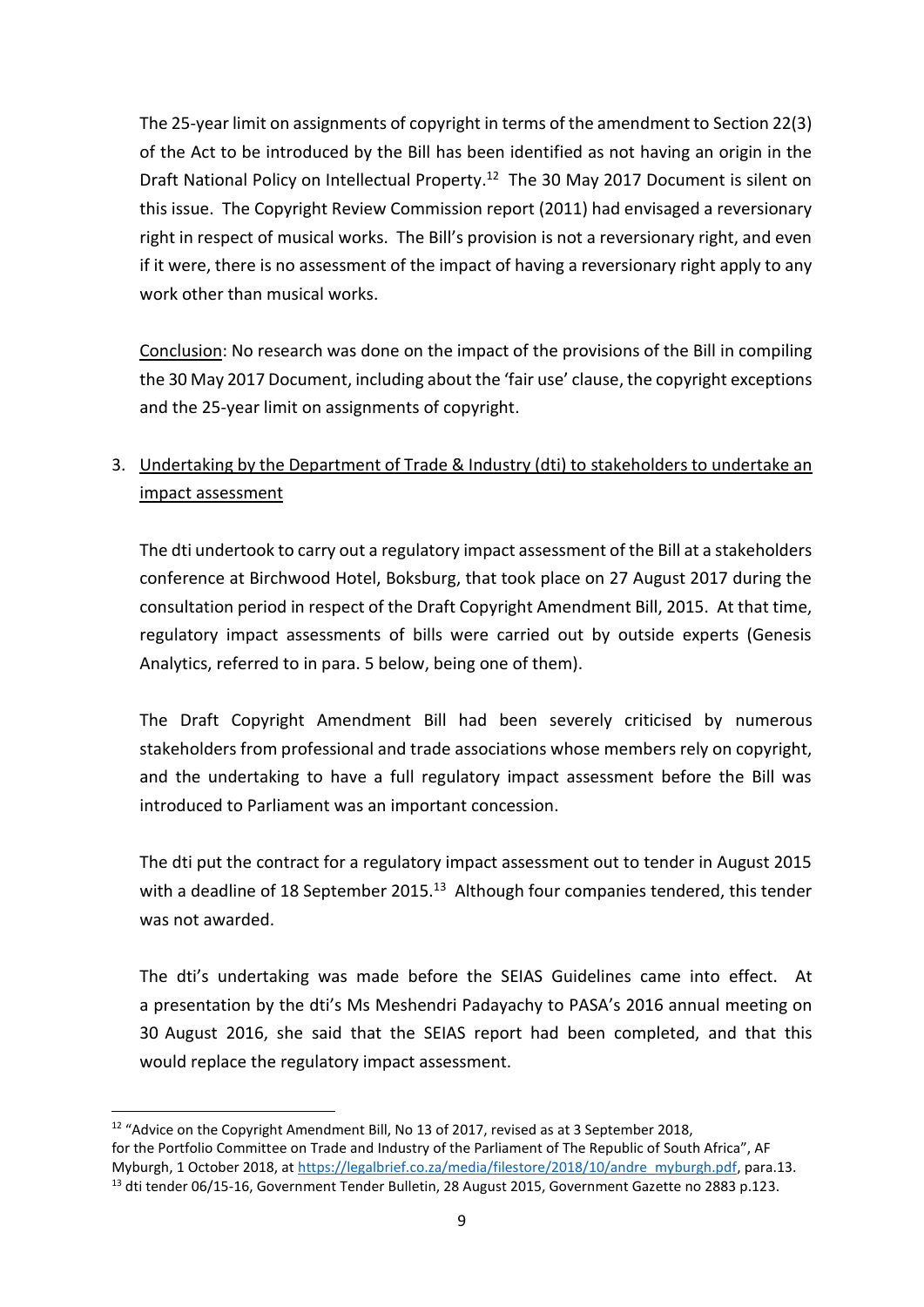However, when the Bill was introduced in May 2017, the SEIAS report, contrary to the instructions in the SEIAS Guidelines, was not published. PASA wrote to the Director-General of the dti on 25 May 2017 requesting an in-person meeting, saying, "We note with concern that an economic impact study promised at the end of the consultation period for the draft Copyright Amendment Bill, 2015, was not proceeded with, and that the Socio-Economic Impact Assessment Study (SEIAS) report was not released with the introduction of the Bill. A mutual understanding of the evaluation of the true impact of the Bill on creativity and the industries that invest in it is a precondition to a meaningful debate on the Bill in Parliament."

By return email on 25 May 2017, the D-G's office referred PASA to its Deputy Director General, Mr Macdonald Netshitenzhe, but there was no further response from the dti.

PASA raised the absence of the promised impact assessment in its submission to the Portfolio Committee of 7 July 2017<sup>14</sup>:

"There have been a number of shortcomings in how the dti has managed the process leading up to the introduction of the Bill.

No independent economic impact assessment of the Bill has been carried out.

The SEIAS Report is, with respect, not persuasive, and the document itself does not indicate that any independent research was carried out in its preparation.

An undertaking by the dti at the August 2015 conference with stakeholders to undertake such a study was not implemented; the tender put out for such a product was never awarded.

PASA has, as a result of this failing, commissioned PricewaterhouseCoopers to carry out a study to assess the impact that key provisions of the Bill will have on publishing in South Africa."

DALRO also noted the absence of the promised impact assessment<sup>15</sup>:

"Neither the Explanatory Memorandum of the Bill nor the Socio-Economic Impact Assessment (SEAIS) Report for the Bill make reference to the impact of the Bill on DALRO's [Higher Education Institution] Licence. This outcome was not contemplated by the Copyright Review Commission of 2011 – on the contrary, its recommendation in respect of DALRO was that DALRO facilitates distributions, in addition to publishers, to authors directly."

<sup>14</sup> Submission by PASA, 7 July 2017, at [https://publishsa.co.za/wp-content/uploads/2021/07/Pasa-Submission-](https://publishsa.co.za/wp-content/uploads/2021/07/Pasa-Submission-Copyright-Amendment-Bill-7jul2017-1.pdf)[Copyright-Amendment-Bill-7jul2017-1.pdf,](https://publishsa.co.za/wp-content/uploads/2021/07/Pasa-Submission-Copyright-Amendment-Bill-7jul2017-1.pdf) p.10 of the PDF file.

<sup>&</sup>lt;sup>15</sup> Submission by DALRO, 7 July 2017 at

[http://dalro.co.za/images/documents/DALRO\\_Submission\\_Copyright\\_Amendment\\_Bill%207Jul2017.pdf,](http://dalro.co.za/images/documents/DALRO_Submission_Copyright_Amendment_Bill%207Jul2017.pdf) pp. 1 and 6 of the PDF file.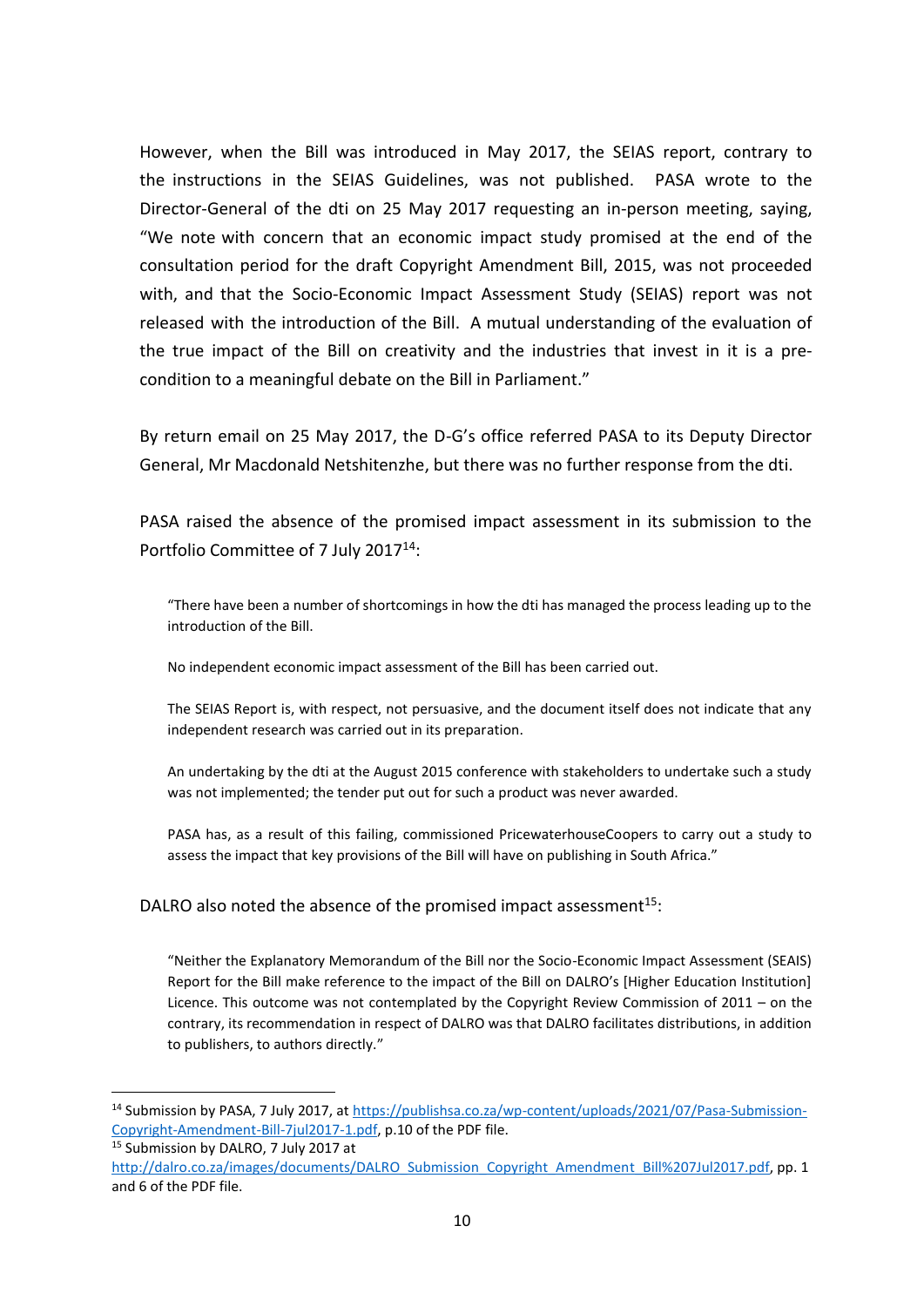"We are taken aback that there has been no assessment of the impact of these exceptions on this existing licensing solution, which financially benefits both copyright owners as well as authors. Neither the Explanatory Memorandum to the Bill, nor the SEIAS Report mention the impact. The independent economic impact assessment that was promised by the dti at the Birchwood Hotel meeting in August 2015, and which may have picked this up, has not been undertaken – the dti never awarded the tender it put out for this work."

The impact assessment of 'fair use' and the copyright exceptions on the publishing industry by PwC (formerly PricewaterhouseCoopers) undertaken by PASA was completed in time for the public hearings in August 2017. The PwC report summarised that "In quantifying the anticipated economic impact of the proposed exceptions in the Bill, it was found that it would impose significant negative consequences on the South African publishing industry." 16

Numerous parties, including those who were not aware of the existence of the 30 May 2017 Document, raised the need for impact assessment of 'fair use' and the exceptions. For example, ANFASA stated in its written submission in June 2017 (in para. 8.2), "This submission forecasts that fair use will have a devastating effect on writing and publishing. However, only an independent impact assessment can provide a reliable evaluation, and one must be undertaken before a decision is made."

There was no reaction from the Portfolio Committee or the dti to the absence of the promised impact assessment or to the findings of the PwC impact assessment.

Conclusion: The dti undertook to stakeholders that an impact assessment would be undertaken. This undertaking was not met.

### 4. Copyright Review Commission Report (2011) not an impact assessment of the Bill

The report of the Copyright Review Commission<sup>17</sup> was an important antecedent to the Bill. Whilst it recommended the kinds of provisions that should be adopted in legislation revising the Copyright Act, it did not put forward textual clauses for inclusion in the Bill.

<sup>16</sup> "PwC The expected impact of the 'fair use' provisions and exceptions for education in the Copyright Amendment Bill on the South African publishing industry", July 2017, a[t https://publishsa.co.za/wp](https://publishsa.co.za/wp-content/uploads/2021/07/Pwc-Report-On-Copyright-Amendment-Bill-31-July-2017-1.pdf)[content/uploads/2021/07/Pwc-Report-On-Copyright-Amendment-Bill-31-July-2017-1.pdf.](https://publishsa.co.za/wp-content/uploads/2021/07/Pwc-Report-On-Copyright-Amendment-Bill-31-July-2017-1.pdf)  $17$  Copyright Review Commission Report (2011), published in 2012, at

[https://www.gov.za/sites/default/files/gcis\\_document/201409/crc-report.pdf](https://www.gov.za/sites/default/files/gcis_document/201409/crc-report.pdf)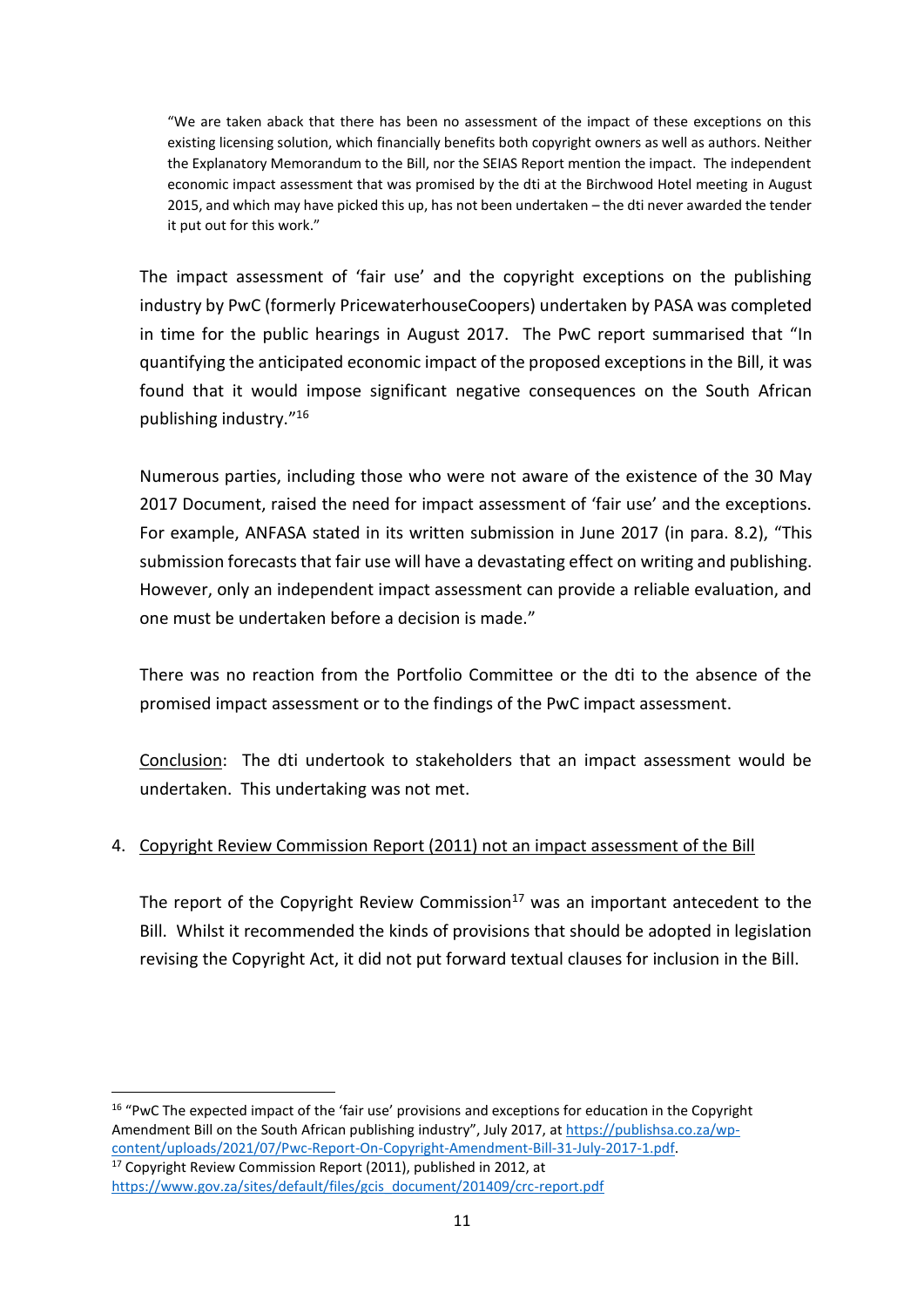This report is not a source for the most controversial provisions of the Bill, namely 'fair use' and the copyright exceptions. It proposed only one exception, namely for format shifting.

The report dealt mainly with challenges faced in the music industry. The recommendations flowing from that are therefore not capable of being extrapolated in the same terms across all professions and industries that rely on copyright. It only made one main recommendation affecting the literary and publishing industries, namely that distributions of copyright remuneration received from the DALRO Higher Education Institution Licence be paid directly to authors (instead of via publishers).

One member of the previous Portfolio Committee's Panel of Experts identified how the recommendations of the Copyright Review Commission report were incorporated in the Bill, and how some were incorrectly written into the Bill or did not find their way into the  $Bill<sup>18</sup>$ . The two that are the most relevant to this enguiry, in that they would have been relevant to an impact assessment of those provisions of the Bill relevant to the literary and publishing industries:

"(b) "The 'private use' exceptions must be expanded and adapted for the digital era to include, for example, format shifting and ensure that the law is in accordance with the expectations of reasonable persons."

#### Comments

This is the only recommendation the CRC Report makes for copyright exceptions, and is implemented ...

(c) "The Copyright Act must be amended to include a section modelled on that in the US Copyright Act providing for the reversion of assigned rights 25 years after the copyright came into existence. (The drafters of the section must have regard for proposals currently under discussion in the US for an amendment of the section to overcome difficulties encountered in practice.) Such an amendment will go far to relieve the plight of composers whose works still earn large sums of money that are going to the assignees of the composers' rights long after the assignees (or their predecessors) have recouped their initial investment and made substantial profits, in excess of those anticipated when the original assignment was taken. The period proposed is shorter, based on the fact that the local copyright duration is shorter than the American one…"

#### Comments

The Bill's implementation of this recommendation is one of its most serious errors. Instead of introducing a new provision which is meant to be along the lines of Section 203 of the United States Copyright Act, the [original Bill] introduces a 25-year limitation on assignments of all rights of copyright

<sup>&</sup>lt;sup>18</sup> "Advice on the Copyright Amendment Bill, No 13 of 2017, revised as at 3 September 2018, for the Portfolio Committee on Trade and Industry of the Parliament of The Republic Of South Africa", AF Myburgh, 1 October 2018, at [https://legalbrief.co.za/media/filestore/2018/10/andre\\_myburgh.pdf,](https://legalbrief.co.za/media/filestore/2018/10/andre_myburgh.pdf) para 1.3.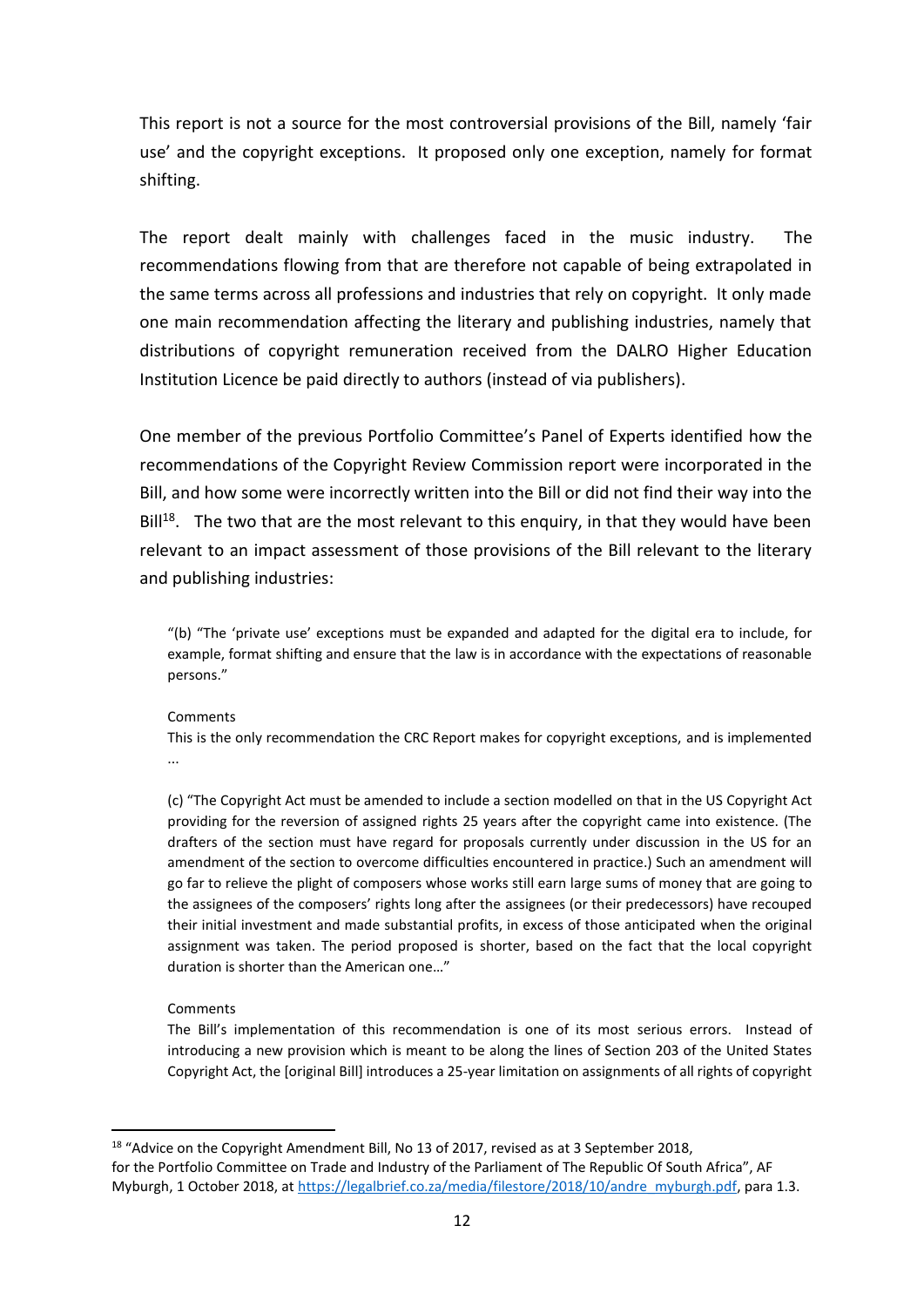in Section 22(3) of the Act. Section 22(3), however, which deals with the formal requirements for the transfer of copyright by way of assignment."

Conclusion: The report of the Copyright Review Commission (2011) is an antecedent of the Bill that contains researched proposals for legislative reform by independent professionals. However, it is not an impact assessment of the Bill and it has no recommendations for the text of specific clauses to appear in the Bill. It has no recommendations for 'fair use' or the other copyright exceptions that the Bill proposes to introduce.

## 5. Other documents mentioned in the development of the Bill are not impact assessments of the Bill

Reference has been made in the course of presentations to Parliamentary committees and correspondence about other studies that are meant to be impact assessments of the kind that stakeholders have called for.<sup>19</sup> Two are identified below and discussed.

At the outset, it is important to bear in mind that *none* of these studies were undertaken after the first version of the Bill was published or after the dti undertook to stakeholders to have a regulatory impact assessment carried out in 2015. None of these studies contain textual proposals for legislative amendments to the Copyright Act. None of them are expressly referred to in the 30 May 2017 Document.

The two studies are:

• 2011: "The Economic Contribution of Copyright-Based Industries in South Africa" by Prof. A. Pouris and Mrs Roula Inglesi-Lotz of the Institute for Technological Innovation of the University of Pretoria. This research formed part of a WIPO compilation called "National Studies on Assessing the Economic Contribution of the Copyright-Based Industries."

According to the foreword written by the then-Minister of Trade & Industry, Dr Rob Davies, a study was initiated to "indicate whether there are any benefits coming from copyright-based industries in South Africa. The reason for commissioning these studies was solely based on the fact that South Africa wants to accede to treaties in the area of copyright and the South African Parliament indicated that before any

 $19$  See for example footnote 6 with the extract from the presentation by the dti to the Select Committee on Trade & International Relations on 6 March 2019.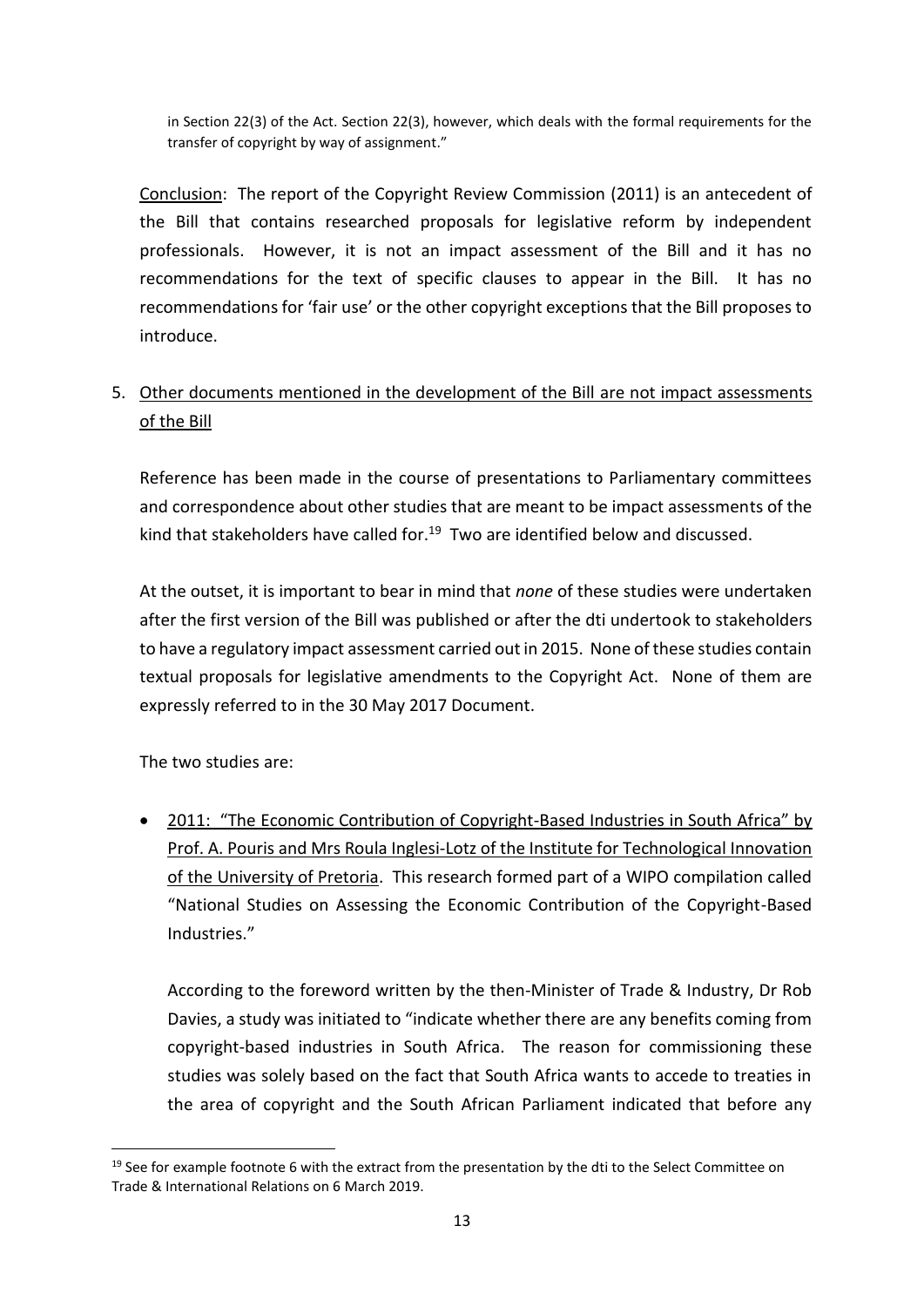treaty could be acceded to the country needs to know what benefits come from these treaties as becoming a signatory to a treaty entails attracting obligations and amending the legislation."

The study's true purpose was to estimate the economic contribution of copyrightbased industries. However, the author of the study then gratuitously gave his personal opinion on the desirability of additional copyright exceptions and 'fair use' based on a recommendation of the Gowers Review in the United Kingdom in 2006 on the basis that copyright exceptions have the potential to create value. The plea for the introduction of exceptions appear in its introduction and its recommendation, but the main body of the study itself contains no impact assessment of introducing new exceptions.

The question whether exceptions create value (and, in a different context, support innovation) is certainly not settled, and it is to be noted that the United Kingdom expressly decided not to adopt 'fair use' after the Gowers Review and the later Hargreaves Report.

For these reasons and the reasons given in the introduction to this para. 5, the 2011 study for WIPO cannot be considered to be an impact study of the Bill or of the 'fair use' and copyright exceptions in the Bill.

• 2014: Regulatory Impact Assessment on the 2013 Draft National Policy on Intellectual Property ("Assessment of the Regulatory Proposals on the Intellectual Property Policy Framework for South Africa") by Genesis Analytics.

This study has not been published by the dti or by Genesis Analytics and is therefore not publicly available. It was obtained pursuant to a FOIA request.

The Genesis Analytics report recommends that South Africa avail itself of the flexibilities of the Berne Convention. It makes three recommendations for copyright exceptions and limitations (from p.79 onward), namely expanding the existing exceptions for teaching, allowing parallel importation and introducing statutory licences for reproductions and translations as allowed to developing countries under the Appendix of the Berne Convention. The report is therefore not authority for the many other copyright exceptions proposed to be introduced by the Bill.